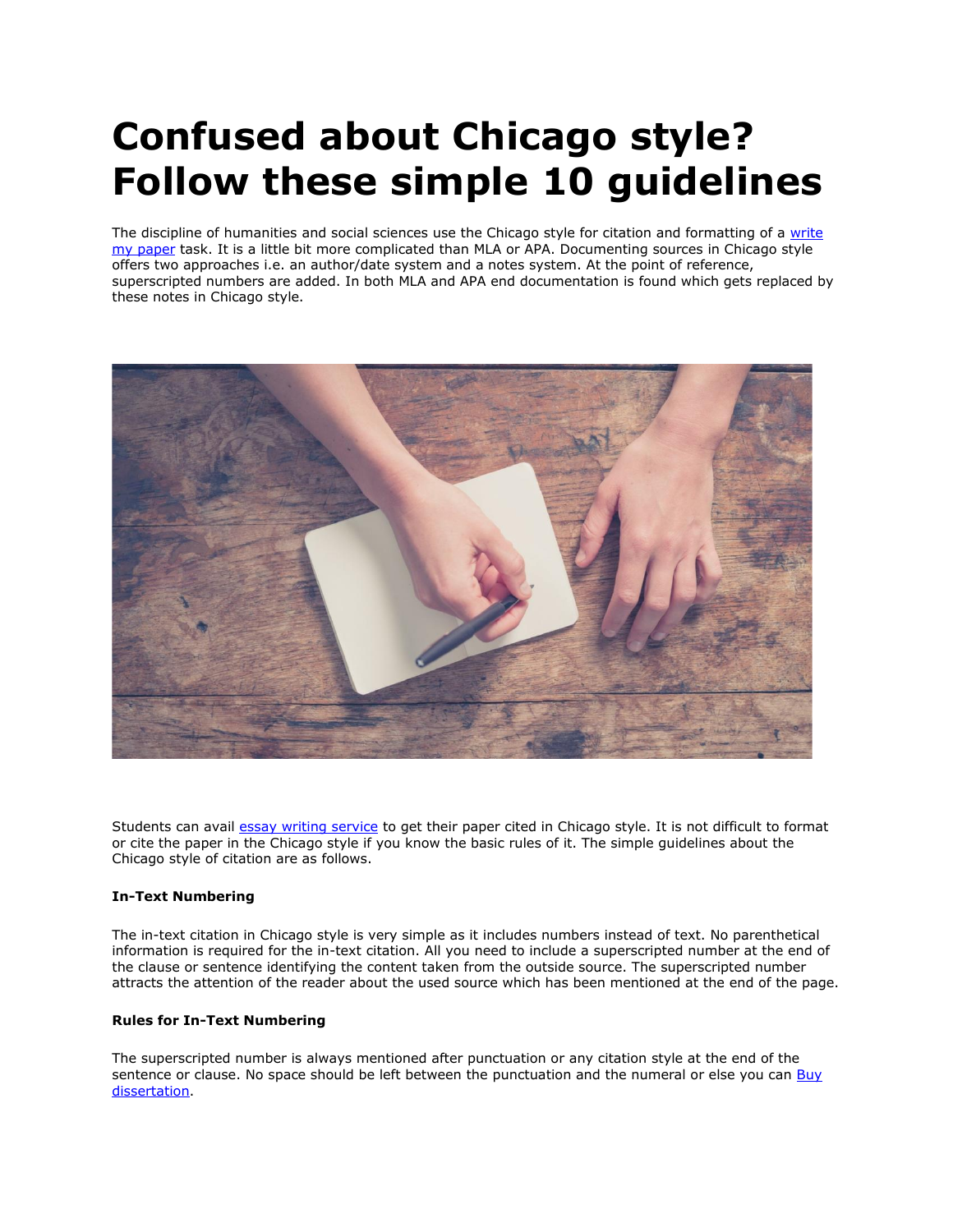The superscripted number begins with the number 1 and all sources are cited in sequence whether in footnotes or endnotes.

#### **Documentation of Sources**

The end documentation in Chicago style is termed the Notes page. It is located at the end of the paper or document which contains all the bibliographic information about the sources used in the document. If the document has a limited number of cited sources, the footnotes get replace by the endnotes. In the end documentation, each note provides information about the source that how it is relevant to the topic.

#### **Page Formatting**

The end documentation is placed at the end of the document and starts with a new page. The page will be numbered according to the document. If the document is 6.5 pages long the Note page would begin at page 8. From the top of the first page, the title notes should be centered. All entries are arranged numerically.

#### **Individual Entries**

Individual entries start with an indent from the left line. Subsequent lines of the individual entries are flush left. In case of the citation of the specific passage, pages numbers are included but if the entire source is cited page number is not required.

#### **Bibliography Formatting**

The formatting of the bibliography is different from the notes. At the top of the page, the title Notes gets replaced with the bibliography. All entries are arranged alphabetically instead of numerically. All numbers are omitted altogether in the bibliography.

#### **Citation of Book**

The format of the [write my essay](https://www.writemyessay.help/) Notes for the citation of the book includes the name of the author, the title of the book in italics. Publication place, publisher name and publication year are mentioned in parenthesis.

While the bibliography for the citation of the book includes the name of the author, the title of the book in italics and publication place, publisher name and publication year are mentioned in parenthesis.

#### **Citation of Journal Article**

The Notes are formatted with the first name of the author, the article's title is also included in quotation marks, italics is used to write down the title of the journal, also volume number and the number of page at the end or else seek the [Dissertation Writing Services.](https://www.gradschoolgenius.com/dissertation-writing-services)

#### **Citation of Article in a Newspaper**

When citing a newspaper article, the citation has to have only the first name of the author, article's title, and quotation marks are used to write the title of the newspaper, and the date of the publication of the article. No page number is included in it.

## **Citation of Movie Review**

We can also cite a movie review if the article demands it, to cite a movie review the name of the essay [writer](https://www.essaywriter.college/) has to included, quotation marks are used to write down the title of the movie review, italics is used for name of movie, title of publication, date of publication and designated sections are also included.

The process of **writing essays** is not difficult if you know writing and different citation styles.